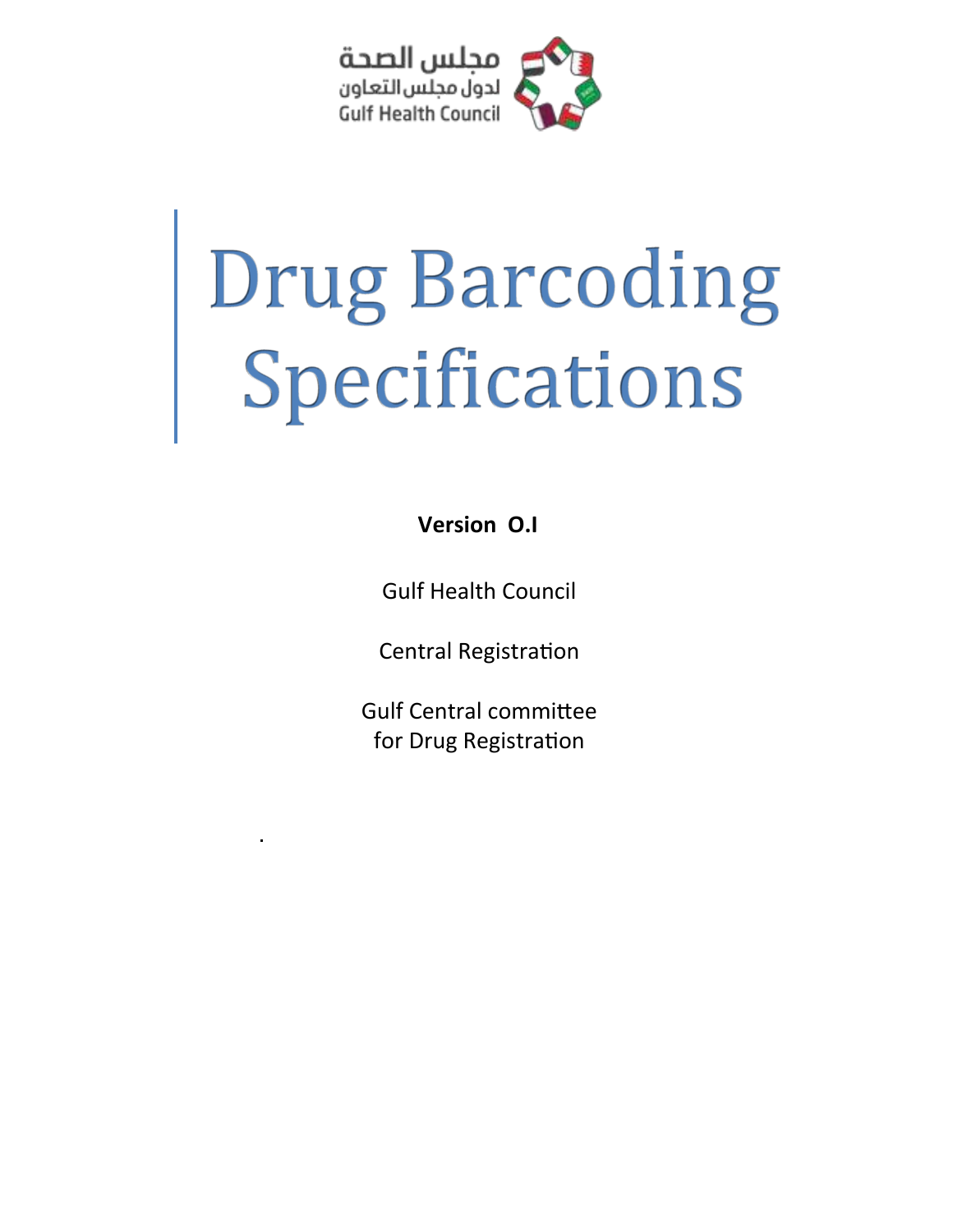

# **Table of Contents**

| I.    |  |  |  |  |  |
|-------|--|--|--|--|--|
| Π.    |  |  |  |  |  |
| A.    |  |  |  |  |  |
| В.    |  |  |  |  |  |
| C.    |  |  |  |  |  |
| D.    |  |  |  |  |  |
| Ε.    |  |  |  |  |  |
| III.  |  |  |  |  |  |
| IV.   |  |  |  |  |  |
| 1.    |  |  |  |  |  |
| 2.    |  |  |  |  |  |
| 3.    |  |  |  |  |  |
| V.    |  |  |  |  |  |
| VI.   |  |  |  |  |  |
| VII.  |  |  |  |  |  |
| VIII. |  |  |  |  |  |
| А.    |  |  |  |  |  |
| В.    |  |  |  |  |  |
| C.    |  |  |  |  |  |
| IX.   |  |  |  |  |  |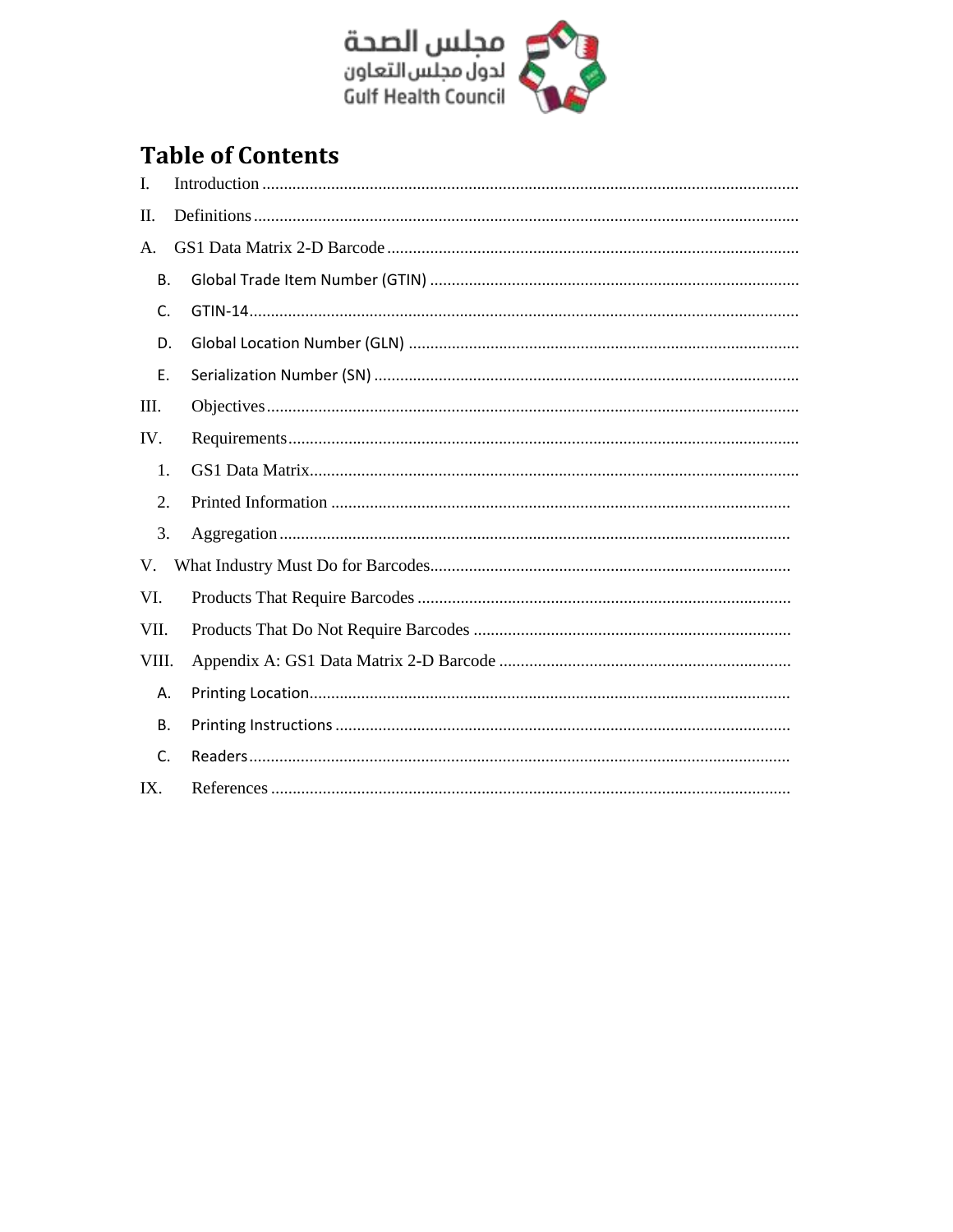

#### <span id="page-2-0"></span>**I. Introduction**

Unified standards for automatic identification in the health-care field provide an opportunity to make GCC's drug supply chain safer yet more efficient and accurate. The Gulf Health Council (GHC) Central Drug Registration believes that a standardized identification system from manufacture to patient delivery is imperative to comply with the increasing need for product integrity and traceability.

Therefore, and because the Global Standards (GS1) system, which the global healthcare community has endorsed, is one of the most widely used trade item identification systems worldwide (GS1, 2011), the Gulf Health Council urges all drug manufacturers in GCC and international manufacturers exporting to GCC to adopt GS1 supply-chain standards. This document outlines this project's new requirements, benefits, and current and future objectives.

#### <span id="page-2-1"></span>**II. Definitions**

#### **A. GS1 Data Matrix 2-D Barcode**

<span id="page-2-2"></span>The GS1 DataMatrix barcode is a graphic representation of digital data in a twodimensional format with high information-decoding capacity. The barcode can be read by optical equipment and provides the following:

- High storage capacity: encoding and marking of a greater amount of data within a smaller space
- Direct marking on items for which labels may not be practical
- Image readability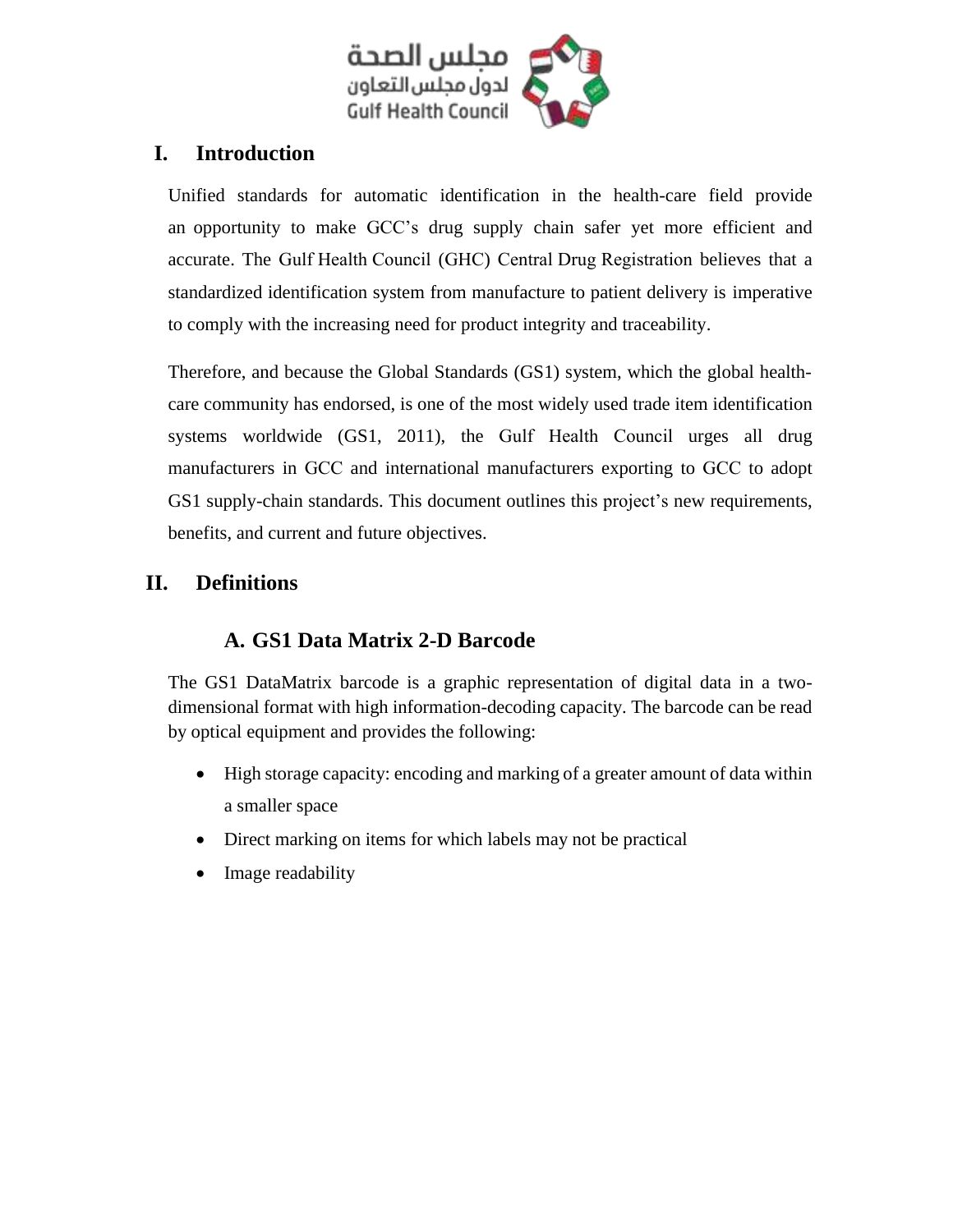

#### **B. Global Trade Item Number (GTIN)**

<span id="page-3-0"></span>The GS1 Global Trade Item Number (GTIN) is an identification key that uniquely identifies products worldwide. It can be encoded in various types of data carriers, including DataMatrix.

#### **C. GTIN-14**

<span id="page-3-1"></span>GTINs are available in several lengths. GTIN-14 is a 14-digit number used to identify trade items at various packaging levels and it is the accepted GTIN by GHC.

# **D. Global Location Number (GLN)**

<span id="page-3-2"></span>The global location number (GLN) is a globally unique GS1 identification number that can identify any location in the supply chain that needs to be uniquely identified.

# **E. Serialization Number (SN)**

<span id="page-3-3"></span>The serialization number (SN) is used to identify each product unit of product identified by GTIN. The SN used for a product cannot be used again for the same product. The SN can be up to 20 alphanumeric characters in length. The SN determined by the pharmaceutical company does not need for a third party to get the SN.

#### <span id="page-3-4"></span>**III. Objectives**

- Increase patient safety
- Reduce medication errors
- Detect counterfeits
- Ensure traceability and fast product recalls and withdrawals
- Ensure accurate, real-time information flow among stakeholders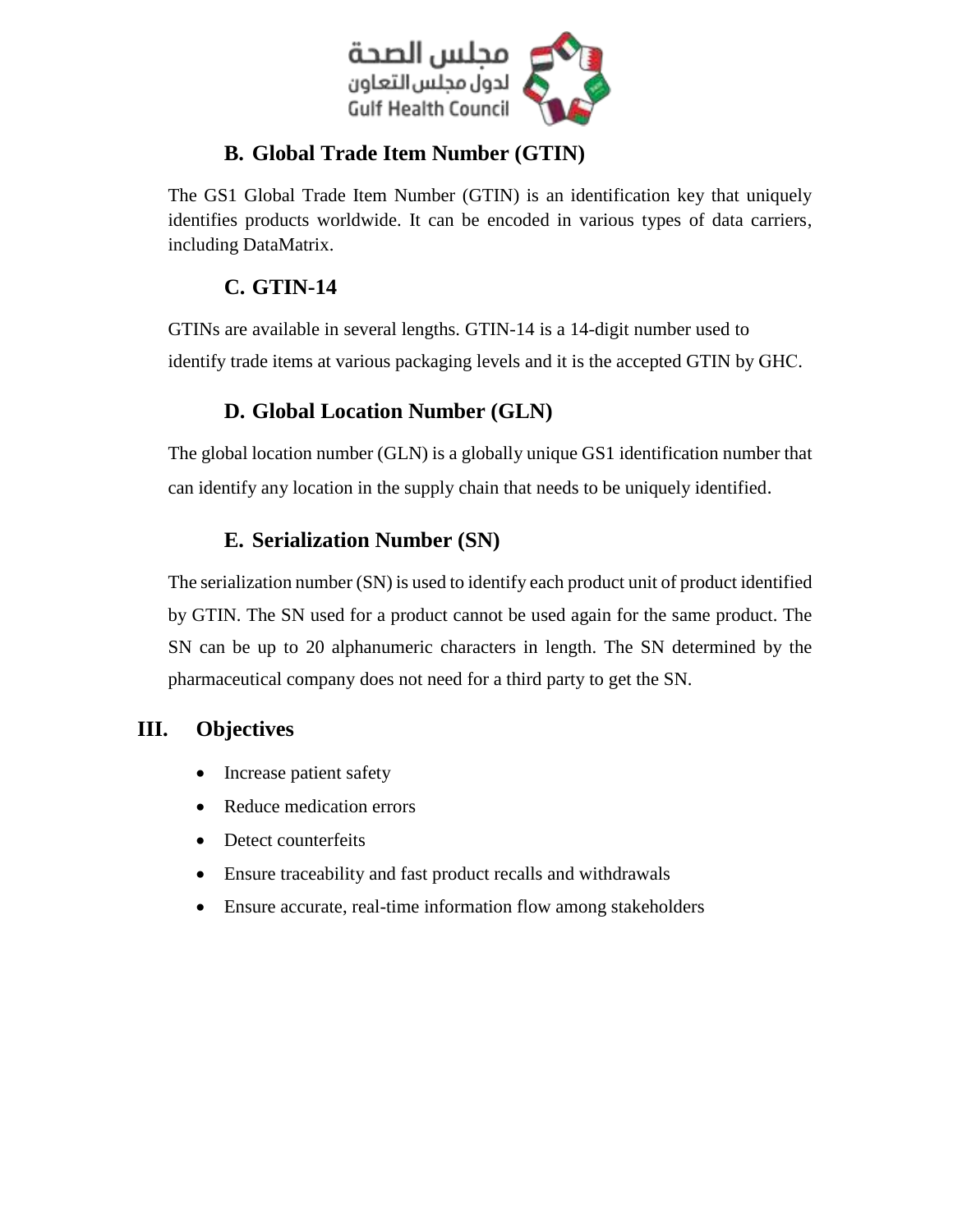

# <span id="page-4-0"></span>**IV. Requirements**

# <span id="page-4-1"></span>**1. GS1 Data Matrix**

All drugs' markings must be upgraded from linear barcodes (Figure A) to GS1 Data Matrix barcodes (Figure B).





Figure A: Linear barcode Figure B: GS1 Data Matrix

**Coded Data**: At minimum, the Data Matrix barcode must carry the following data:

 GTIN: GS1 Global Trade Item Number. The GS1 application identifier for identifying the GTIN is 01.

Example:

| Application Identifier (AI) | GTIN           |
|-----------------------------|----------------|
|                             | 62800000000000 |

 Expiration date in YYMMDD format (attribute). The GS1 application identifier for identifying the expiration date is 17. Example: 8 October 2015 is represented as follows:

| Application Identifier (AI) | <b>Expiration Date</b> |  |  |
|-----------------------------|------------------------|--|--|
|                             |                        |  |  |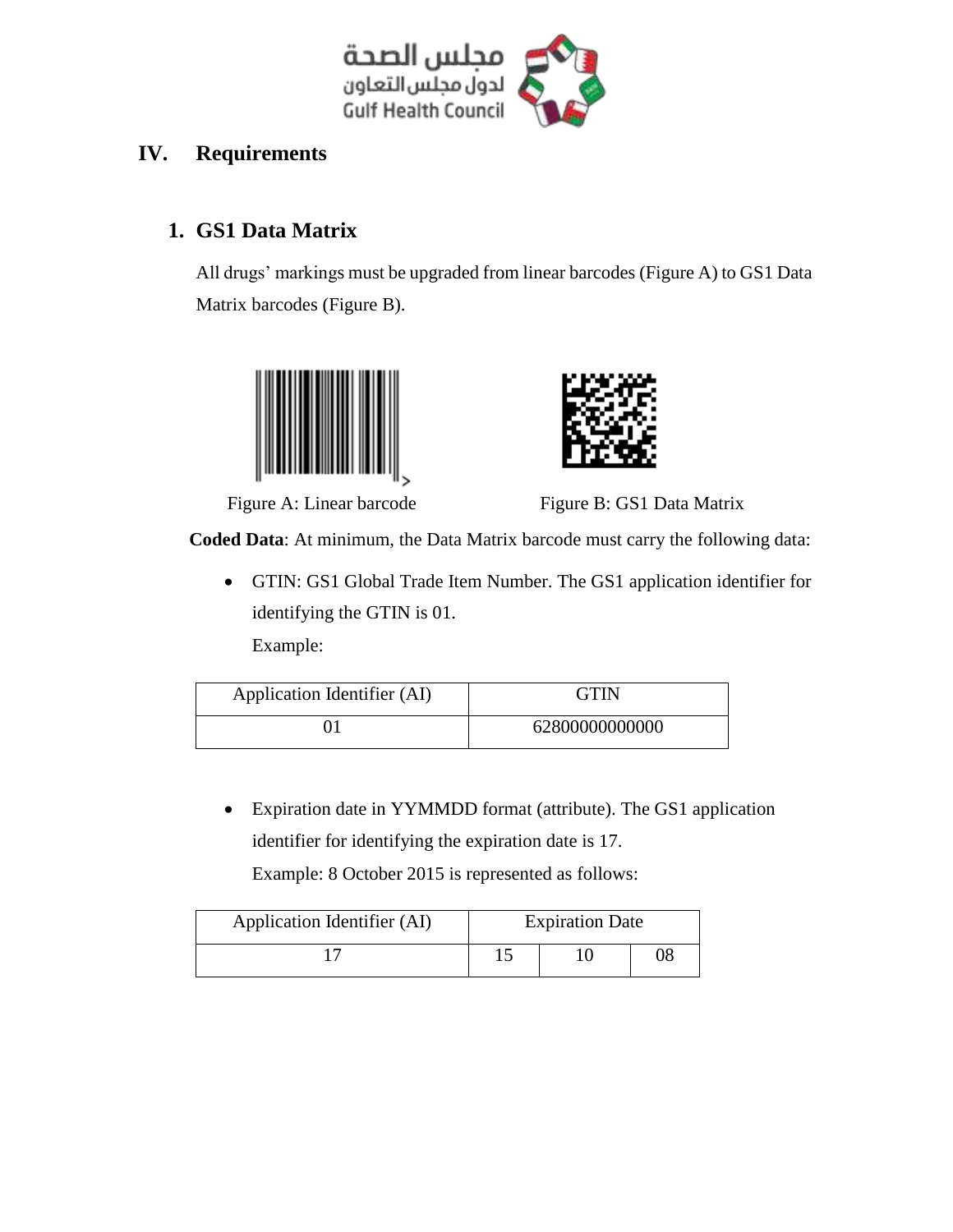

 Batch/lot number (attribute). The GS1 application identifier for identifying the batch/lot number is 10. Example:

| Application Identifier (AI) | Batch/Lot Number |
|-----------------------------|------------------|
|                             | X123456789       |

• SN: the serial number is variable length up to 20 alphanumeric characters in length. The GS1 application Identifier to identifying the SN is 21. Example:

| Application Identifier (AI) | Serialization Number (SN) |
|-----------------------------|---------------------------|
|                             | 123456789XYZ              |

Example of coded data:

GTIN: 08691234567890 SN: 1323424679 Expiration date: 19 January 2007 Batch/lot number: X2512061322 The content of the GS1 DataMatrix containing the information above when read by camera-based barcode scanners is as follows: 01086912345678902113234246791707011910X2512061322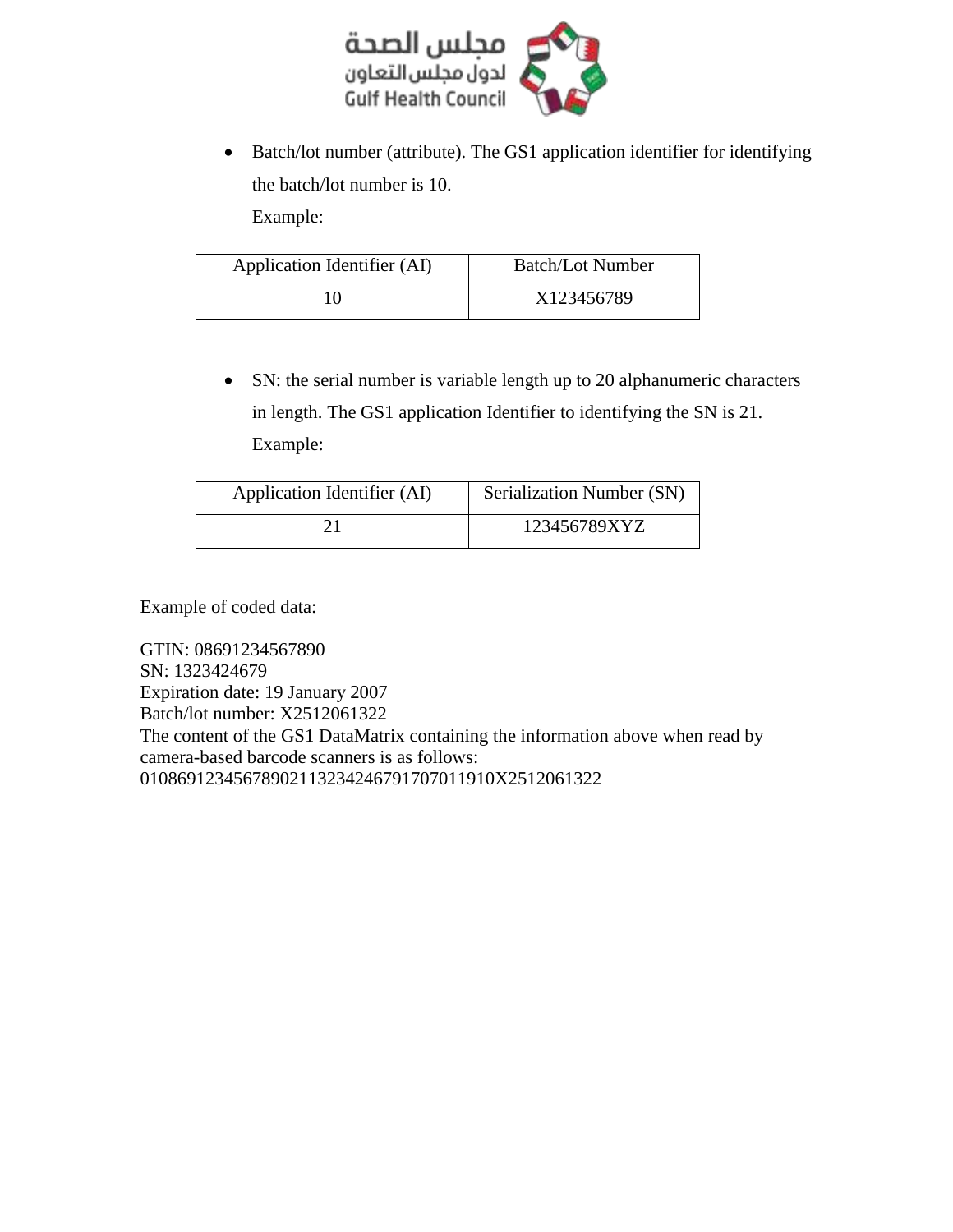

# <span id="page-6-0"></span>**2. Printed Information**

| <b>Options</b> | <b>Data Matrix</b>                                                                  | <b>Labeling on Outer</b><br>Pack                 | <b>Clarification</b>                                                                                     |
|----------------|-------------------------------------------------------------------------------------|--------------------------------------------------|----------------------------------------------------------------------------------------------------------|
| First option   | GTIN:62800000000000<br>SN: 1234567890ABCD<br>EXPIRY: YYMMDD<br>BATCH/LOT: ABCD1234  | Lot: ABCD1234<br>Exp: May 2016<br>Mfg: May 2013  | You can print the GTIN,<br>SN, lot no., and exp. on<br>the outer pack.                                   |
| Second option  | GTIN: 62800000000000<br>SN: 1234567890ABCD                                          | Lot: ABCD 1234<br>Exp: May 2016<br>Mfg: May 2013 | Print the GTIN, SN and<br>don't print lot no. or exp.,<br>because they are printed<br>on the outer pack. |
| Third option   | GTIN: 62800000000000<br>SN: 1234567890ABCD<br>EXPIRY: YYMMDD<br>BATCH/LOT: ABCD1234 | Exp: May 2016<br>Mfg: May 2013                   | You can print the GTIN,<br>SN, lot no., and exp. on<br>the outer pack.                                   |
| Fourth option  | GTIN: 62800000000000<br>SN: 1234567890ABCD<br>BATCH/LOT: ABCD1234                   | Exp: May 2016<br>Mfg: May 2013                   | You can print the GTIN,<br>SN and lot no. without the<br>exp. on the outer pack.                         |
| Fifth option   | GTIN: 62800000000000<br>SN: 1234567890ABCD<br>EXPIRY: MMYYYY<br>BATCH/LOT: ABCD1234 | Mfg: May 2013                                    | You can print the GTIN,<br>SN, lot no., and exp. on<br>the outer pack.                                   |

# <span id="page-6-1"></span>**3. Aggregation**

- Aggregation defines the relationship between the parent and child allowing the receiver of the product to scan one code and understand exactly what is in the whole shipment—every case, bundle, or individual carton.
- It's recommended that companies do the aggregation for packaging stages of the supply chain (contact GS1 for standards).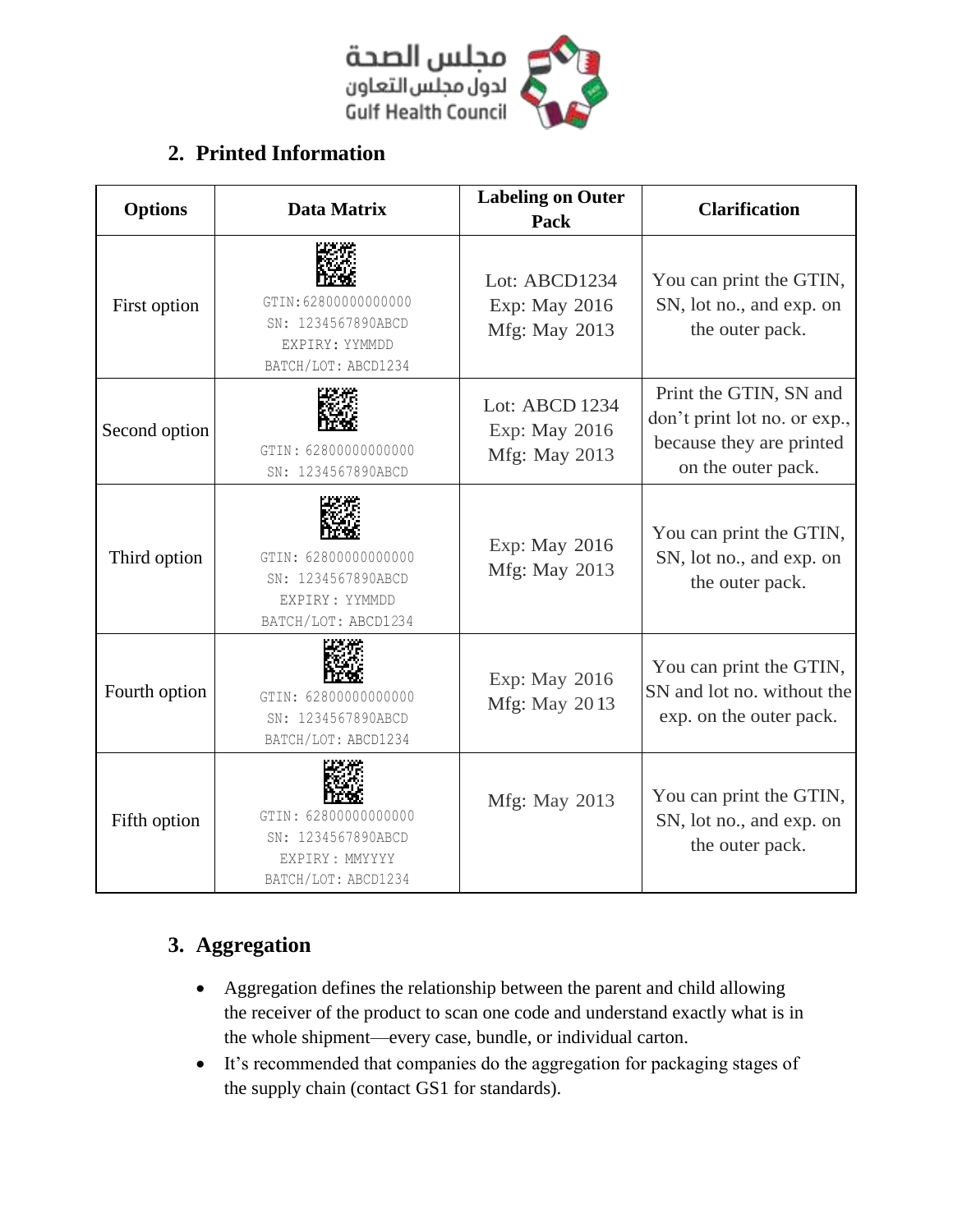

## <span id="page-7-0"></span>**V. What Industry Must Do for Barcodes**

- 1. Contact the GS1 Saudi Arabia office for more information about acquiring GTINs, GLNs, and Data Matrix barcodes.
- 2. Prepare your production lines to print and verify the new barcodes.

#### <span id="page-7-1"></span>**VI. Products That Require Barcodes**

- Human products that are packaged and ready to be marketed
- Veterinary products that are packaged and ready to be marketed will require barcoding in the future

## <span id="page-7-2"></span>**VII. Products That Do Not Require Barcodes**

- Free samples of pharmaceutical products
- Nonregistered drugs ordered by hospitals for specific patients and in particular quantities
- Drugs cleared for personal use
- Drugs cleared for repackaging purposes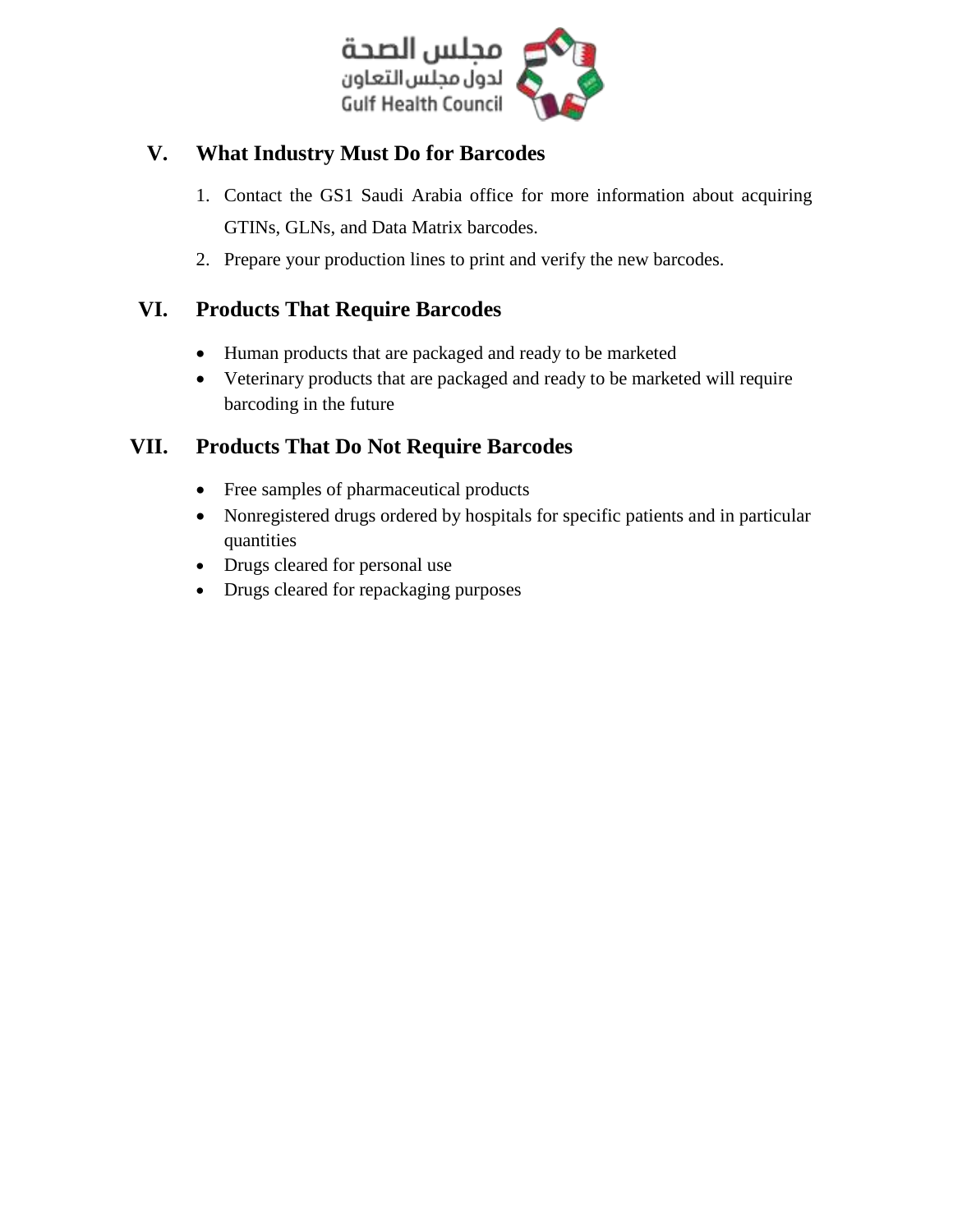

## <span id="page-8-1"></span><span id="page-8-0"></span>**VIII. Appendix A: GS1 Data Matrix 2-D Barcode**

#### **A. Printing Location**

The GS1 Data Matrix barcode must be printed on one side of the secondary packaging—preferably on a flat surface. To facilitate the reading process, it should be placed on the same side where possible.

#### **B. Printing Instructions**

- <span id="page-8-2"></span>Ensure that the surface to be marked is suitable for printing.
- Verify through testing that rubbing does not damage the marking,
- Test the legibility of barcode markings in certain moist conditions.
- Ensure consistent printing quality across packages for information redundancy.

#### **C. Readers**

<span id="page-8-3"></span>The Data Matrix barcode can be read by camera-based barcode scanners but not laser barcode scanners. However, camera-based barcode scanners can read all linear and 2- D barcodes, including Data Matrix.